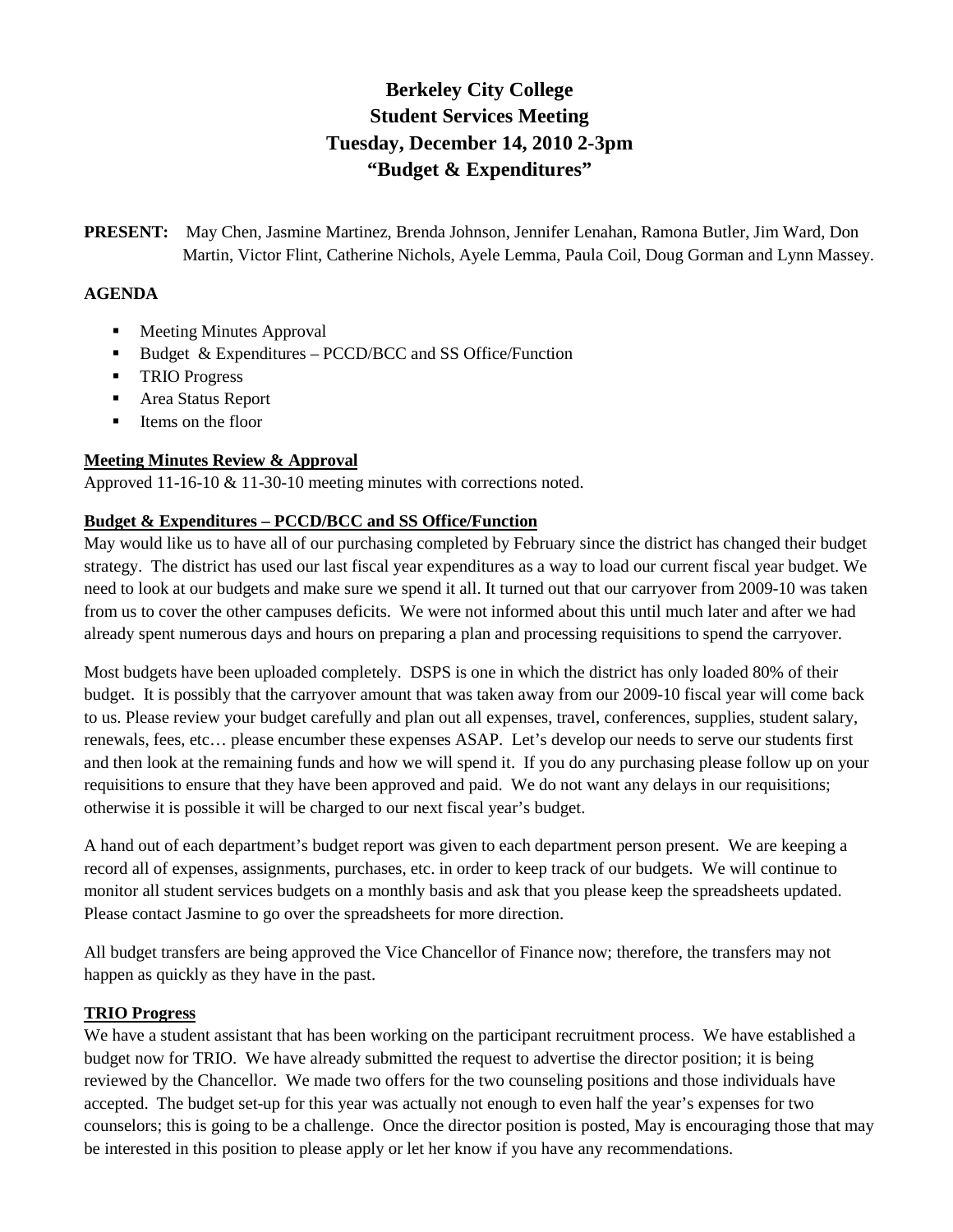#### **Area Status Report**

Counseling/Jennifer Lenahan: There has been a Psychological Services Counselor that was selected for hire from the TRIO Grant. We have been receiving complaints about lack of counselors available during this peak period. This Friday will be the last day the Counselors are here and will return in January; date to be determined. Jennifer will email the counselor hours for January to BCC-FAS.

Financial Aid/Catherine Nichols: Catherine, Loan & Jackie attended a conference in San Diego over the weekend and learned a lot of new things. All of the fall 2010 files are up to date and they are now working on the Spring 2011 files. Due to the budget cuts the office has lost both of their hourly staff; Peter & Son. The office has had to change their office hours due to the lack of staffing.

*\*May noted that she encourages us all to be careful and not to tolerate student abuse during these times. May also noted that she appreciates the staff's dedication and hard work. Catherine also thanked May for her support and dedication as well.*

LRC/Jim Ward: The LRC is extremely busy right now; this has been the busiest they've ever seen. The LRC is working on preparing the hiring paperwork for the new Math tutor this week so that he can begin in January. There's a concern in regards to how the LRC front desk will be staffed with these cuts. Jim & Don have been strategizing how they are going to fund the students for next semester with \$5,085 they were allotted. The LRC may not have any Spanish & ASL tutors for spring 2011 as of yet.

Transfer Center/Paula Coil: Attended a regional meeting last Friday. Paula will be working more with Joseph Bielanski & Tamara Harris-Coleman in regards to Articulation, Counseling and Transfer. The graduation project is moving ahead and currently working on speakers and a contract/agreement with Zellerbach. *\* Our transfer rate is 25.43%, which is the seventh highest among all the community colleges. (That's transfer within 3 years.)*

DSPS: Doug and Roberto will be meeting with IT in regards to software purchases and upgrades. They will not only be looking at their needs but also looking at adaptive equipment needs throughout the campus and to also ensure equipment is available and made aware to our students. The DSPS Coordinators met with students and the Board to discuss the cuts; this can be viewed on YouTube; some of the Board Members responded favorably. *\*This year SS only has \$42k for equipment, so we want to make sure we spend all of these funds.*

Counseling Dept./Tamara Harris-Coleman: The department has been overwhelmed with students during this peak period; only have 2 drop-in counselors available per day. There will hopefully be a few more part-time counselors hired for spring. Tamara is currently processing the concurrent enrollment applications. The Counseling Department is also in the process of finalizing their surveys that they will also be using for their SLO.

EOPS/Ayele Lemma: Thank you for your toy donation/support. There will not be an EOPS Holiday Party this year due to budget restraints. However, they will be hosting refreshments this Thursday 7 Friday from 9-4pm with hot cider, coffee and light snacks. This will also be an opportunity for you to meet the families of EOPS.

Outreach/Victor Flint: The start of the spring semester looks impossible to operate with only being given 40 hours a week for ambassadors. Victor noted that in his opinion PCCD doesn't reward performance. There are so many areas of need that the ambassadors have been assisting with such as student with disabilities, underrepresented students, language barriers, etc. that given the current state of the budget cut to this program it is not sufficient enough to support this program. The Welcome Center was birthed at district level and the Ambassador Program has since become the Welcome center, but without feeding this program and supporting it, it will not survive. Victor has been seeking outside sources to help financially support the program and he will also be contacting our PCCD Foundation for assistance as well.

*\*May concurred with Victor on this concern. Not only did May transfer funds from her VPSS budget for this program, but she also donated \$1k of her own personal money to the Peralta Foundation for our Ambassador Program to help support this function for our college. This year we were only allocated \$12k with the promise more to come; but we have not yet been given this additional funding.*